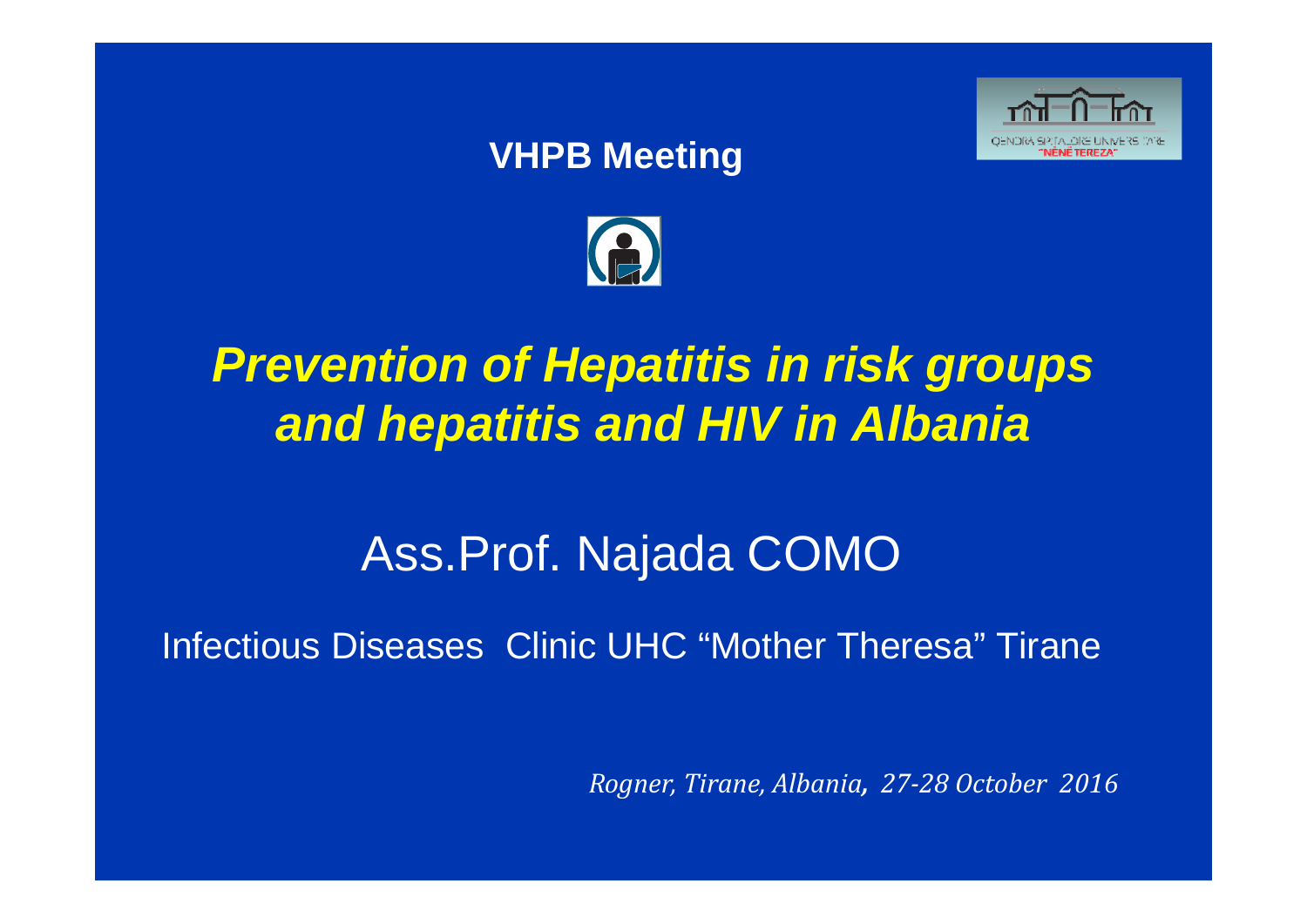### **Organization of the Epidemiological Health System In Albania**

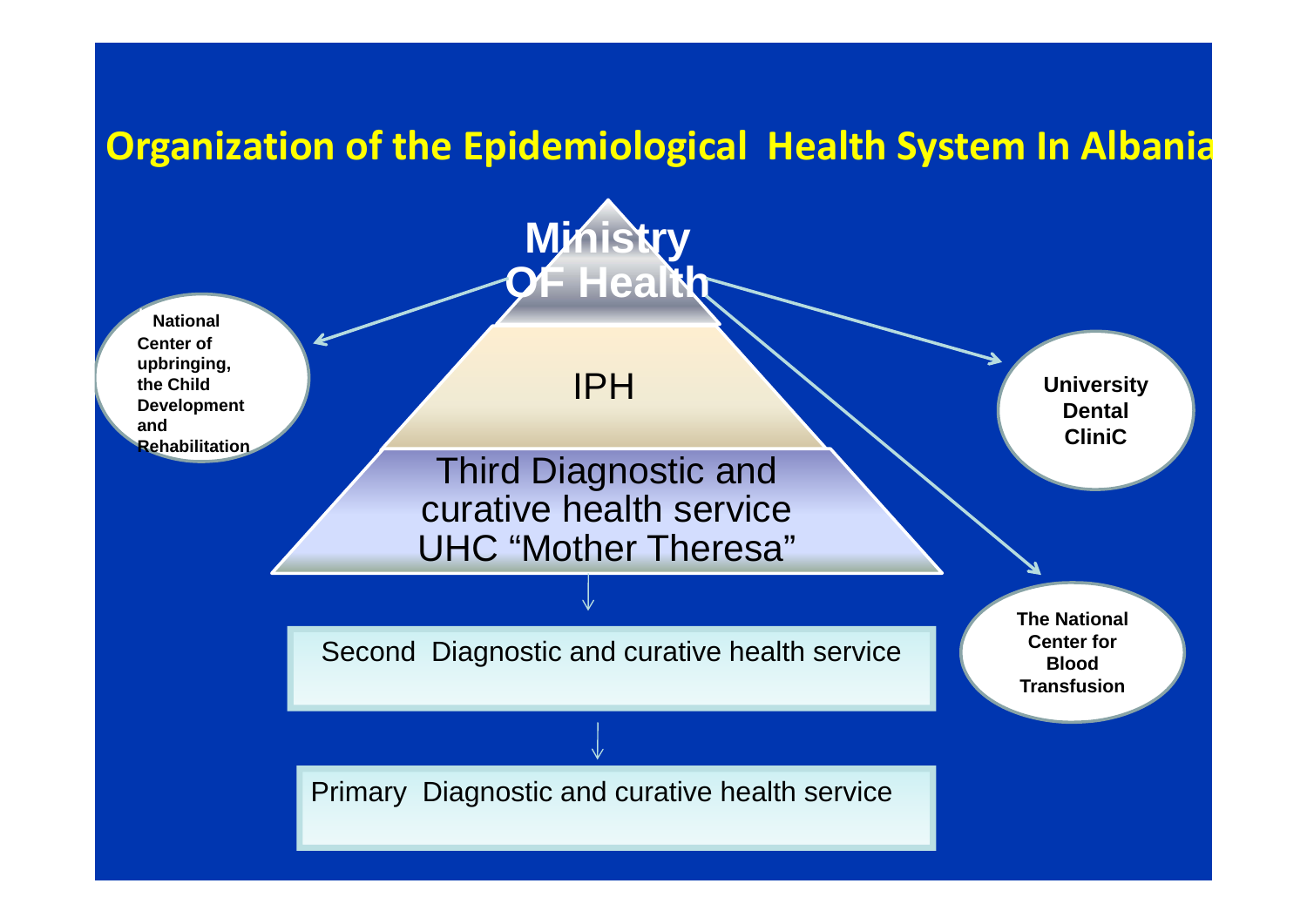# **Referral of HIV /HBV /HCV Patients to Infectious Diseases Service UHC**

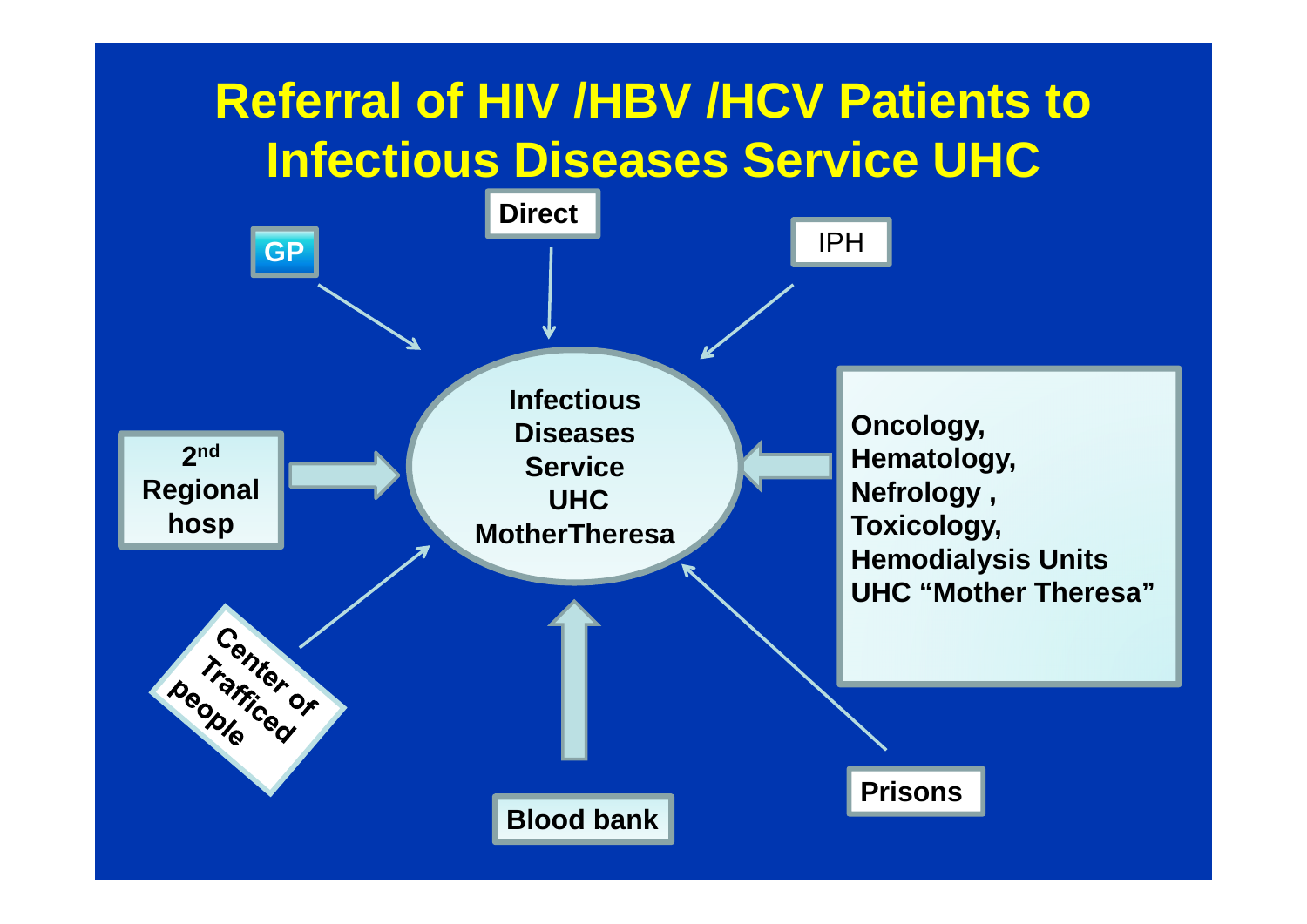#### **Modes of transmission**

- Contact with infectious blood, semen and other bodily fluids, primarily through:
- ‐ Sexual contact with a hepatitis B‐infected person;
- ‐ Birth from a hepatitis B‐infected mother at the time of birth or from family member to infant in early childhood;
- ‐ Sharing needles, syringes or drug paraphernalia (works);
- ‐ Transfusions of HBV‐contaminated blood and blood products;
- ‐ Needle sticks or sharp instrument injuries;
- ‐ Contaminated injections during medical procedures
- ‐Tattooing/body piercing

#### **Risk groups**

1.Newborns2.Multiple transfusion and dialysis patients, patients admitted in hospitals 3.Health care workers and Medical university students 4.Injection drug users 5.Roma communities 6.MSM7.Prisons8.Traficed people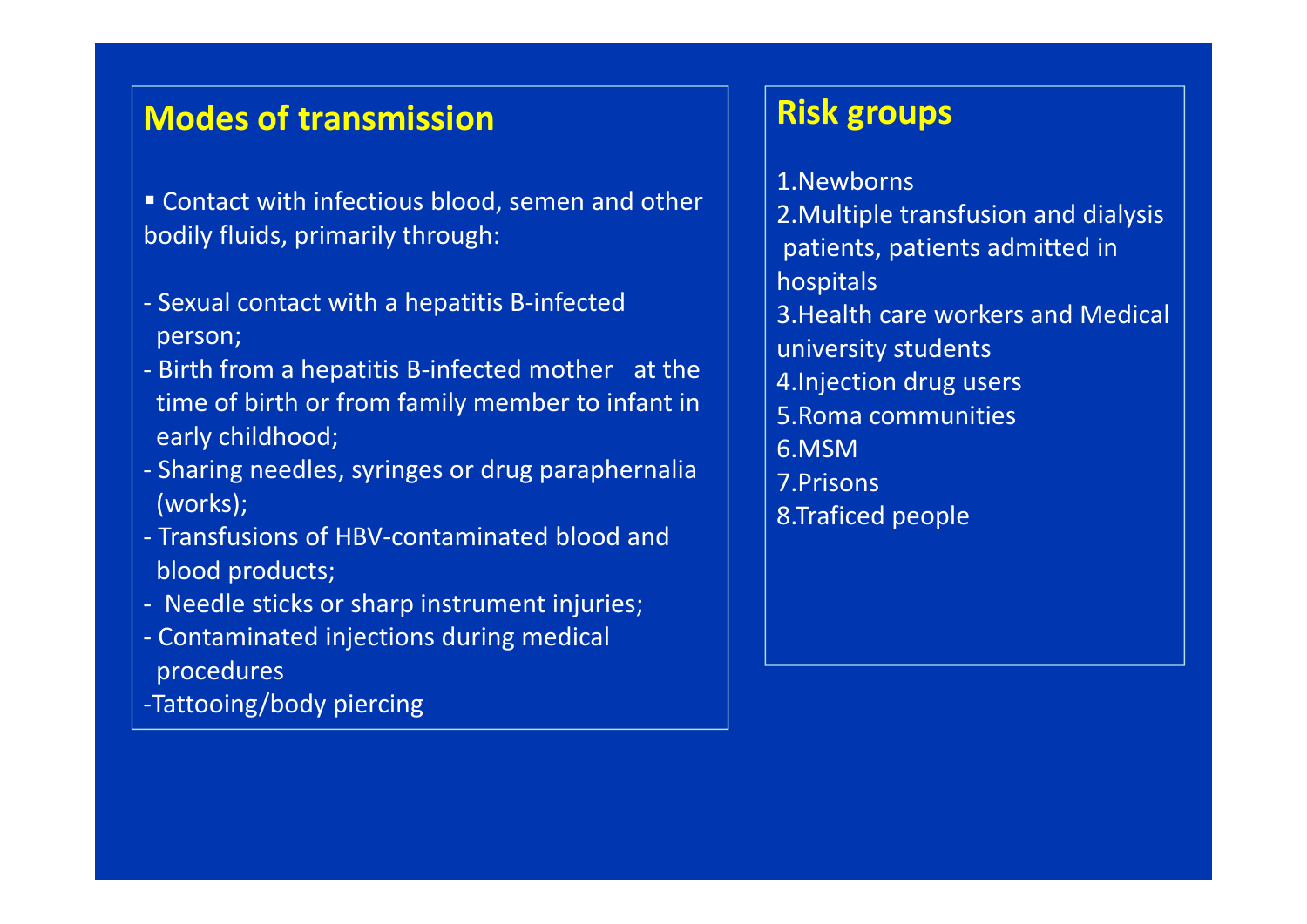## **Prevalence of possitivity of HbsAg and HCV in Albania**



₩

Seroprevalence studies undertaken over the years by IPH in our country is estimated that about 200,000 individuals are infected with **HBV , with a** *prevalence that ranges from 7-9%, and* about 30,000 people with *HCV ,* with a *prevalence ranging from 0.5 to 1.5%.* Hepatitis C prevalence is much higher in some population groups, such as MSM , or IDU

**Geographicaly distribution in total HBV and HCV**

*Ref:IIPH Hepatitis draft*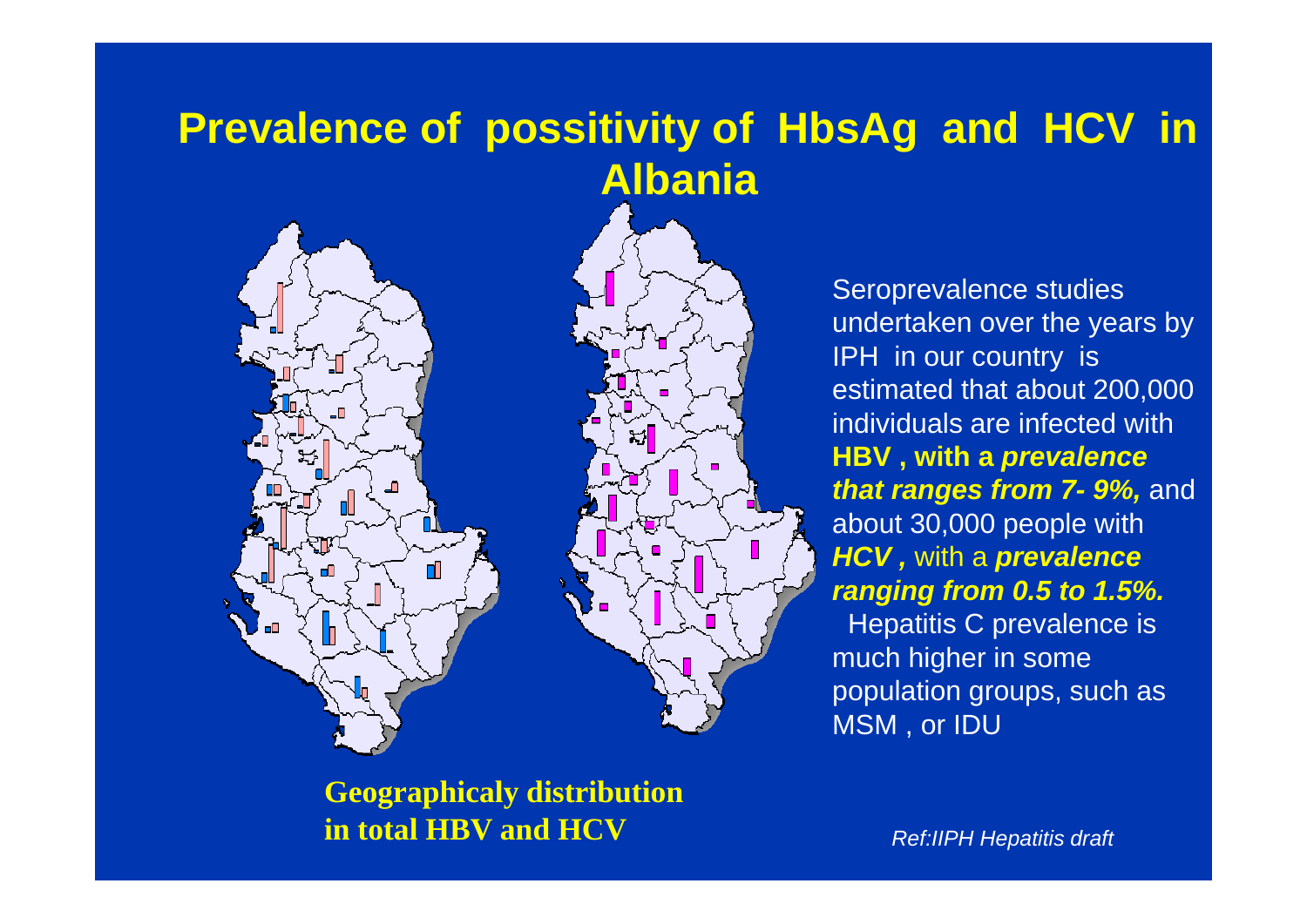# **Profilaxia Hepatitis B in the Risk Groups**

- $\Box$ **IF In 1994 it started to neonatal vaccination and then it became part** of the national vaccination schedule for children during the first year of life. From this time and onwards are vaccinated over 1 million people against HBV
- $\Box$ **IF In recent years they have been carried out vaccinations in** selected groups
	- 1. 2001‐2002 in the UHC employees and medical students
	- 2. 2012 revaccination to UHC staff and nursing students, medicine and dentistry
	- 3. Patients of dialysis
	- 4. Travelers in countries with high risk
	- 5. MSM

6. In HIV infected people and them with Co infection HIV/ HCV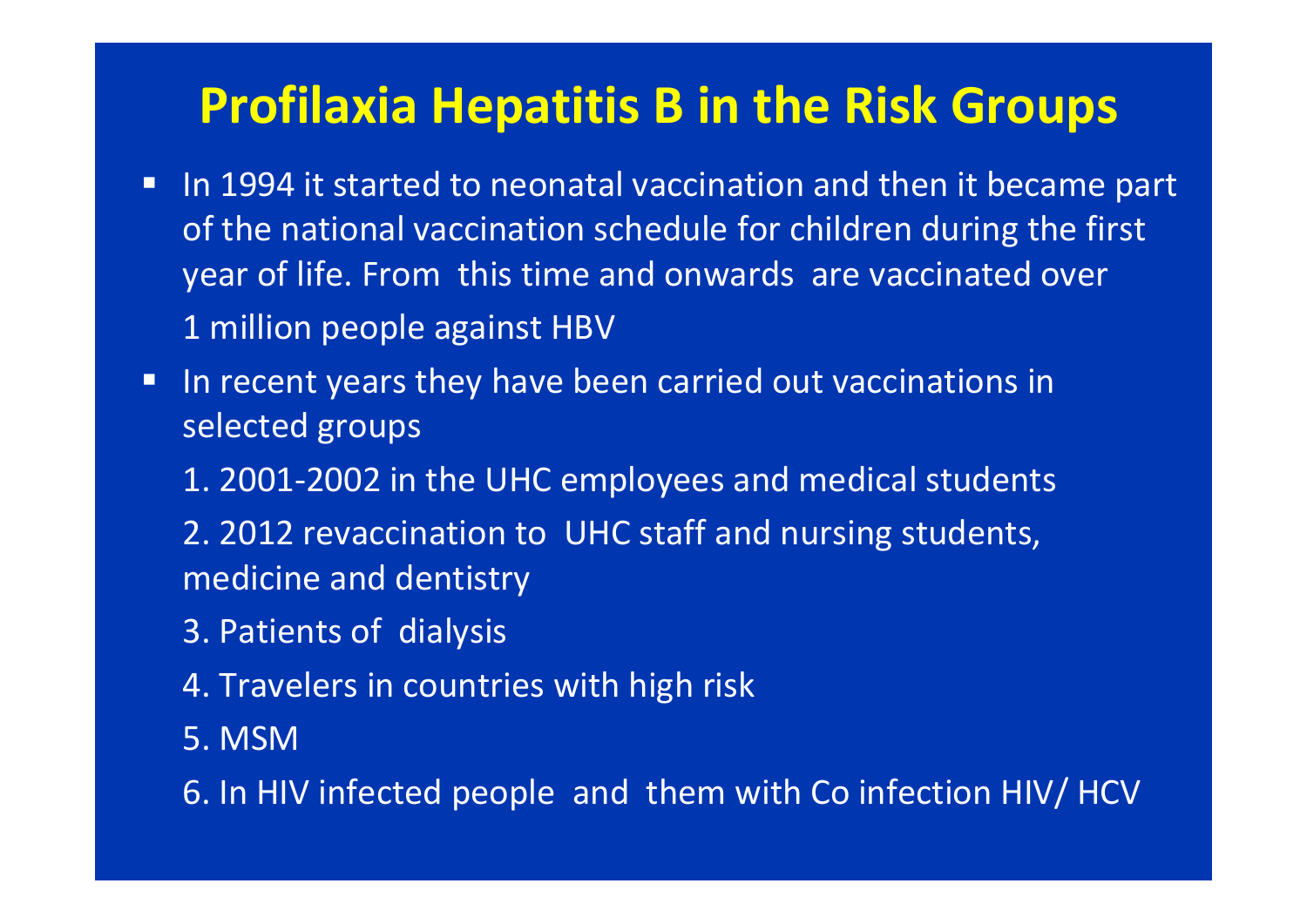#### **Situation of HIV/AIDS in Albania 1993 ‐ 2016**



**The incidence of HIV in our country is 0,03% and the prevalence 0.003%, untill November 2014 .**

**Although the prevalence of HIV infection is low, there has been an increasing trend in the number of new cases in recent years**

**Situation of HIV/HBV and HIV/HCV in ID CLINIC UHC "Mother Theresa"**

**Co infectious HIV/Hepatitis follows the same growth curve, especially recent years**

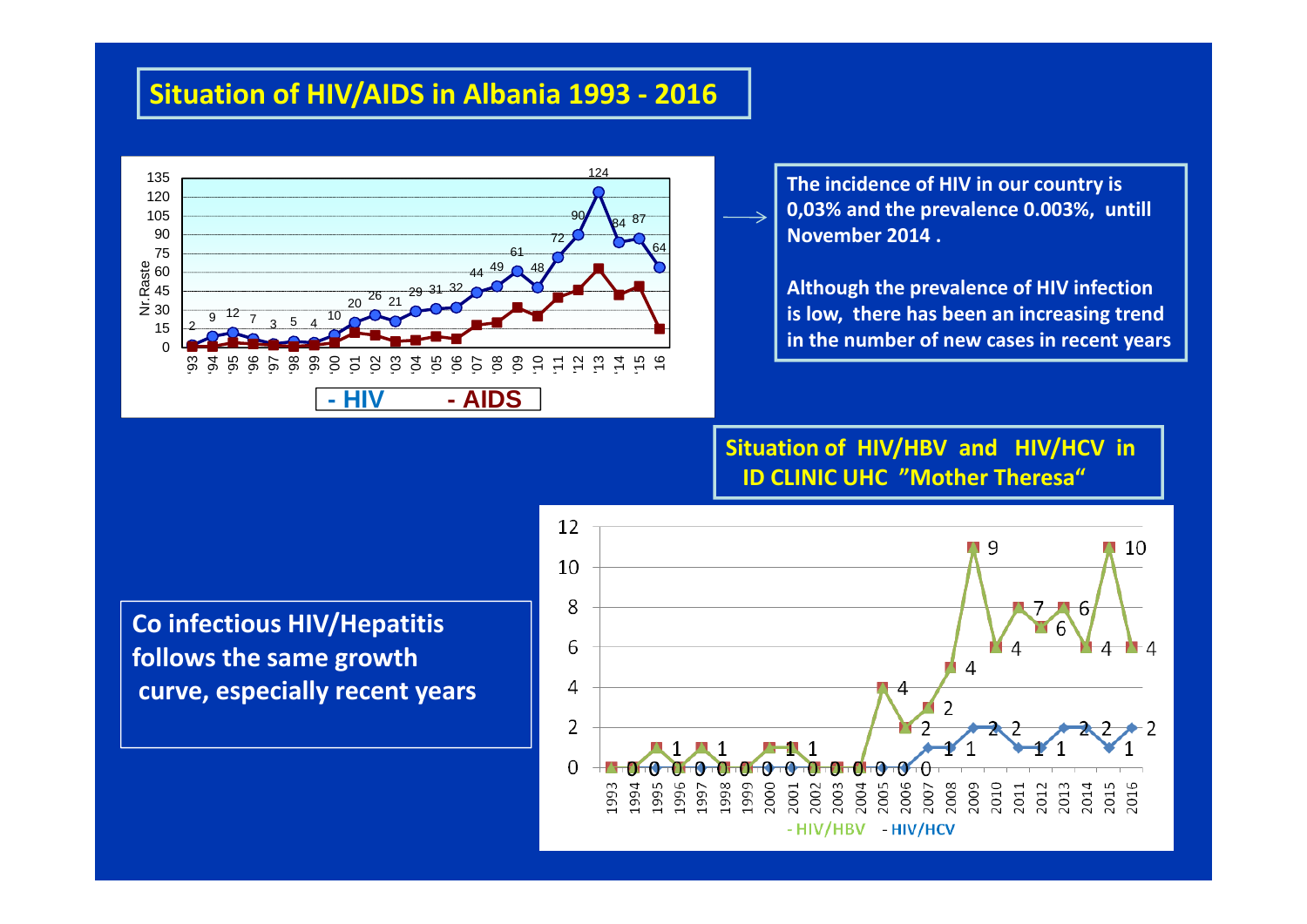# **Geographic distribution of Co infections HIV /Hepatitis**

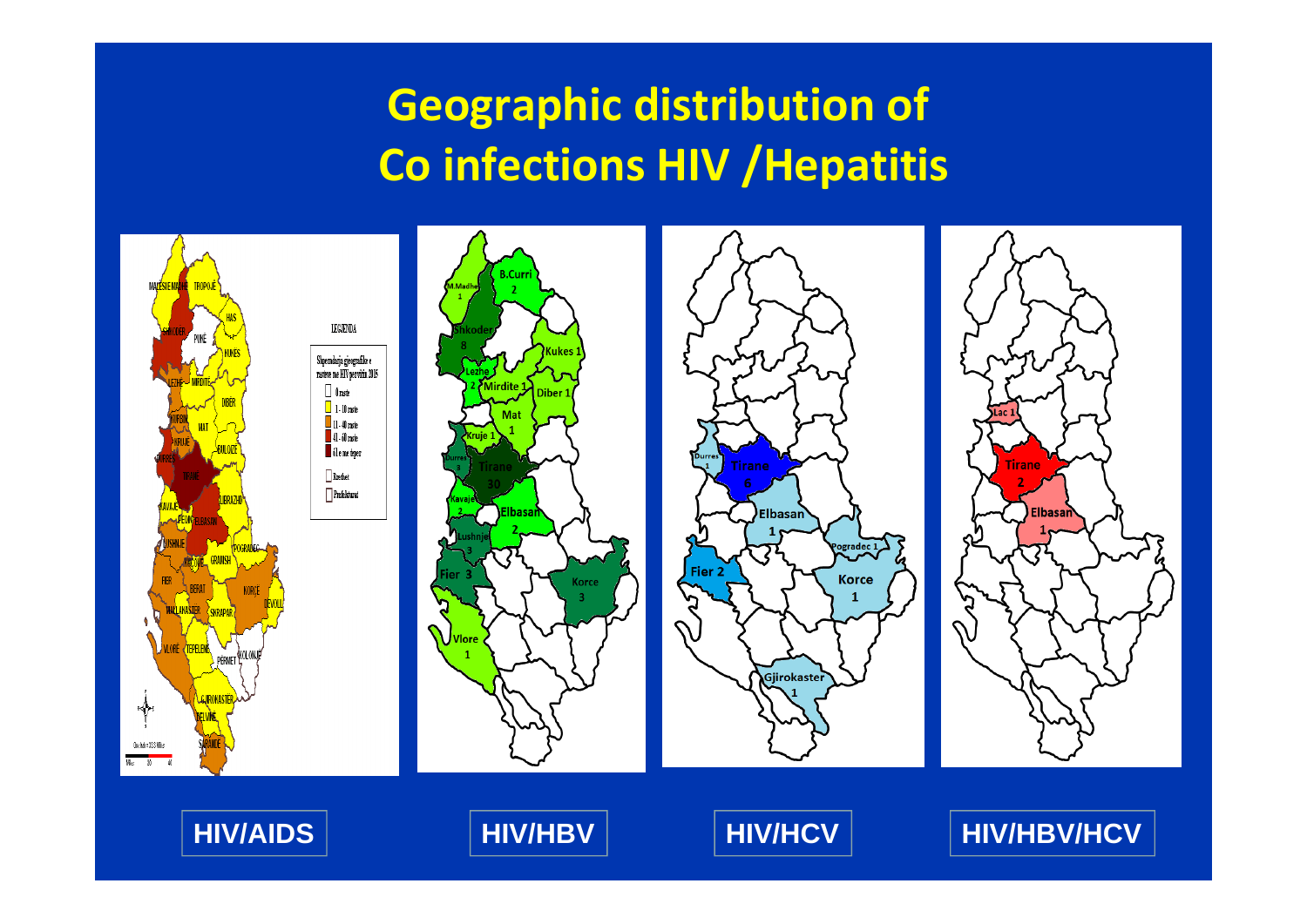## **Distribution based on Sex**

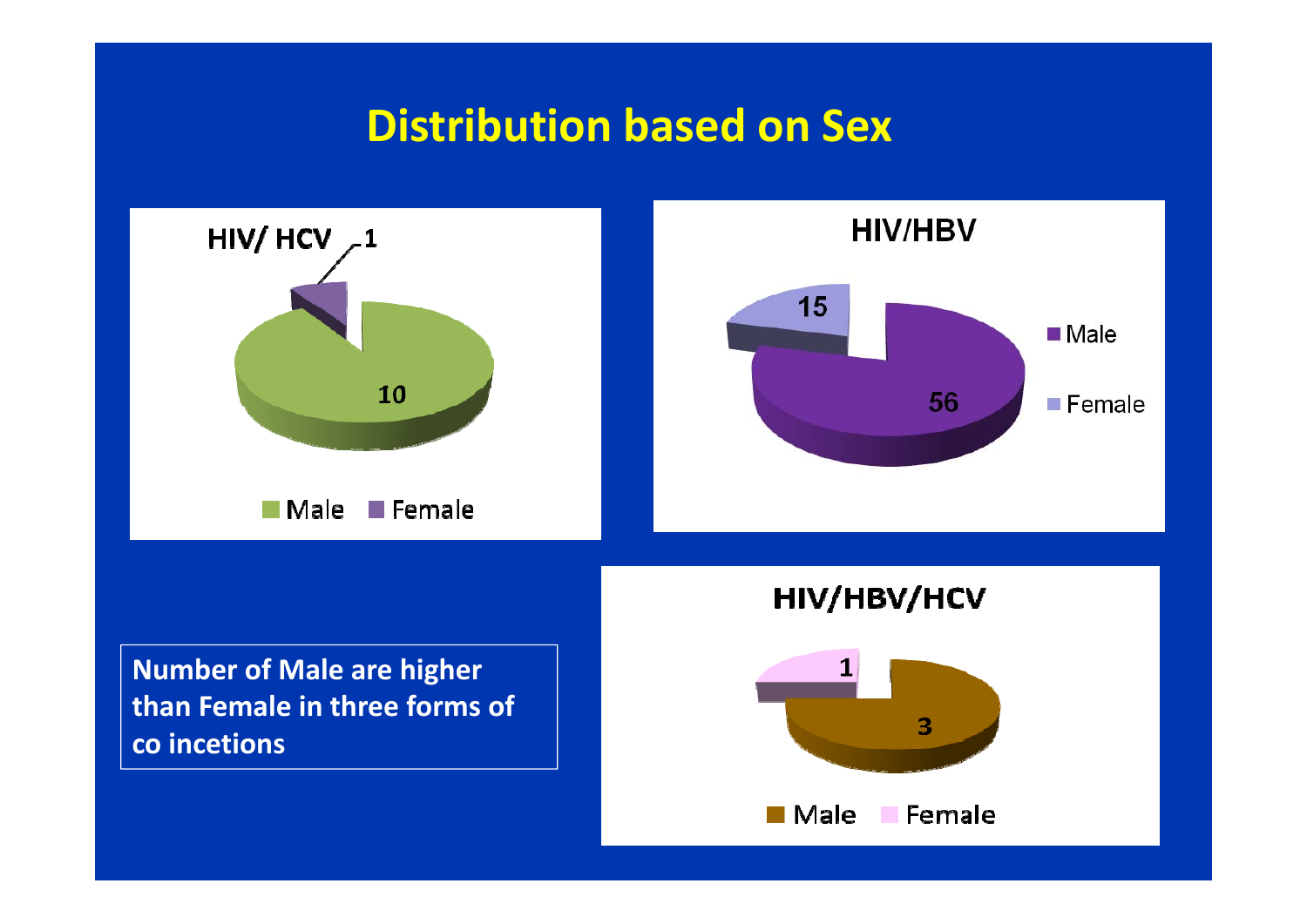# **Distribution of HIV/HBV/HCV based on Agegroup**



**The highest number belongs to age groups 20‐40 years old**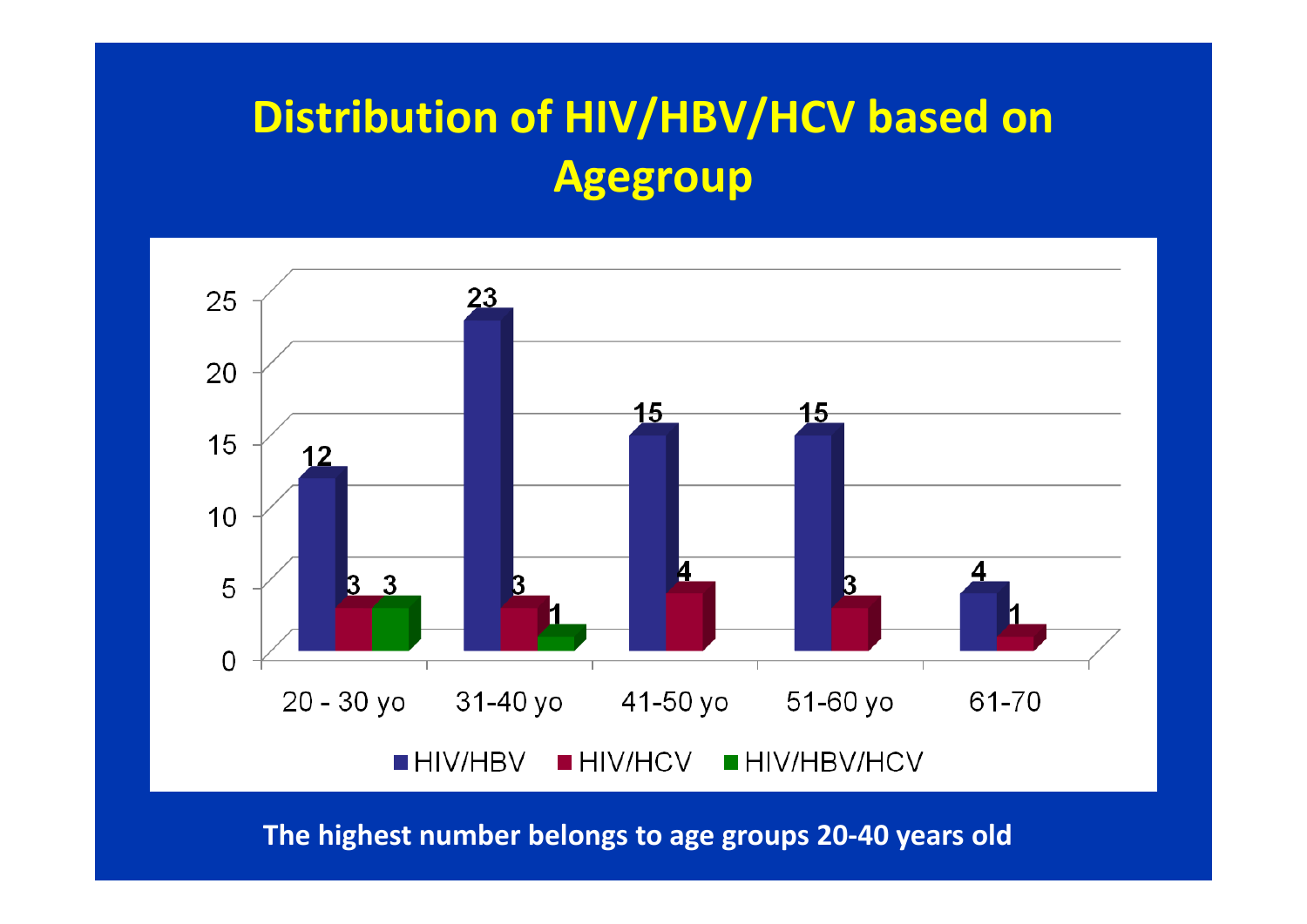## **Distribution of our HIV / HBV and HIV / HCV cases at the time of registration in the outpatient clinic, according to the CDC clinical classification**

**CDC** clinical stage HIV/AIDS **stage HIV/AIDS HIV/HBV/HCV cases ( In Tot )**

| <b>A1</b>      | 1 case          |
|----------------|-----------------|
| A2             | $5\phantom{a}$  |
| <b>A3</b>      | $6\phantom{1}6$ |
| <b>B1</b>      | 8               |
| <b>B2</b>      | 9               |
| <b>B3</b>      | 13              |
| C1             | 11              |
| C <sub>2</sub> | 8               |
| <b>C3</b>      | 23              |

**The highest number noted in stage C ( C1,C2,C3 ) …they are presented in late stage of HIV**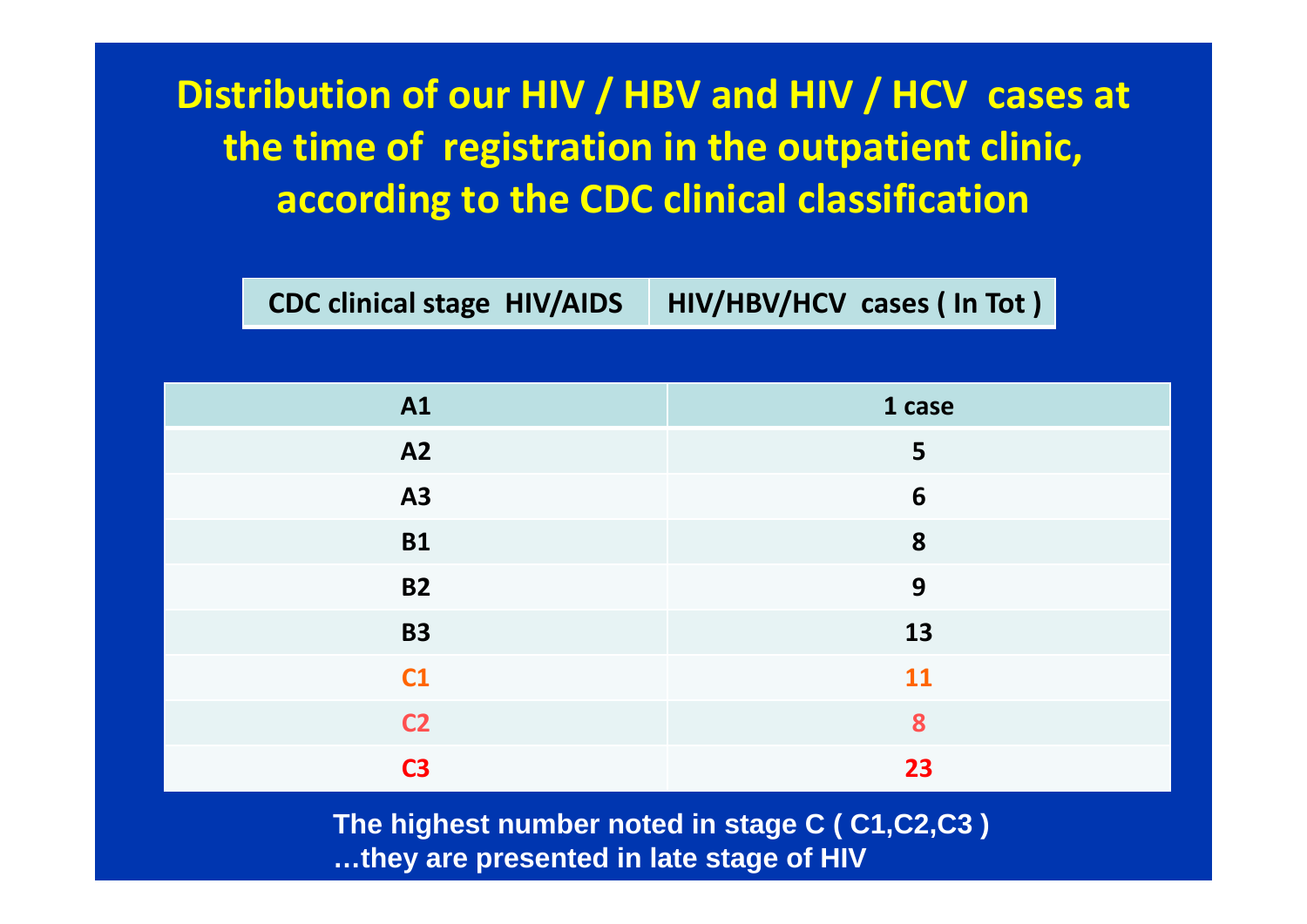#### **Classification of Mode of transmission HIV/Hepatitis**



**IDU** 

vertical

unknown

- prisions
- •Needle sticks or sharp instrument injuries;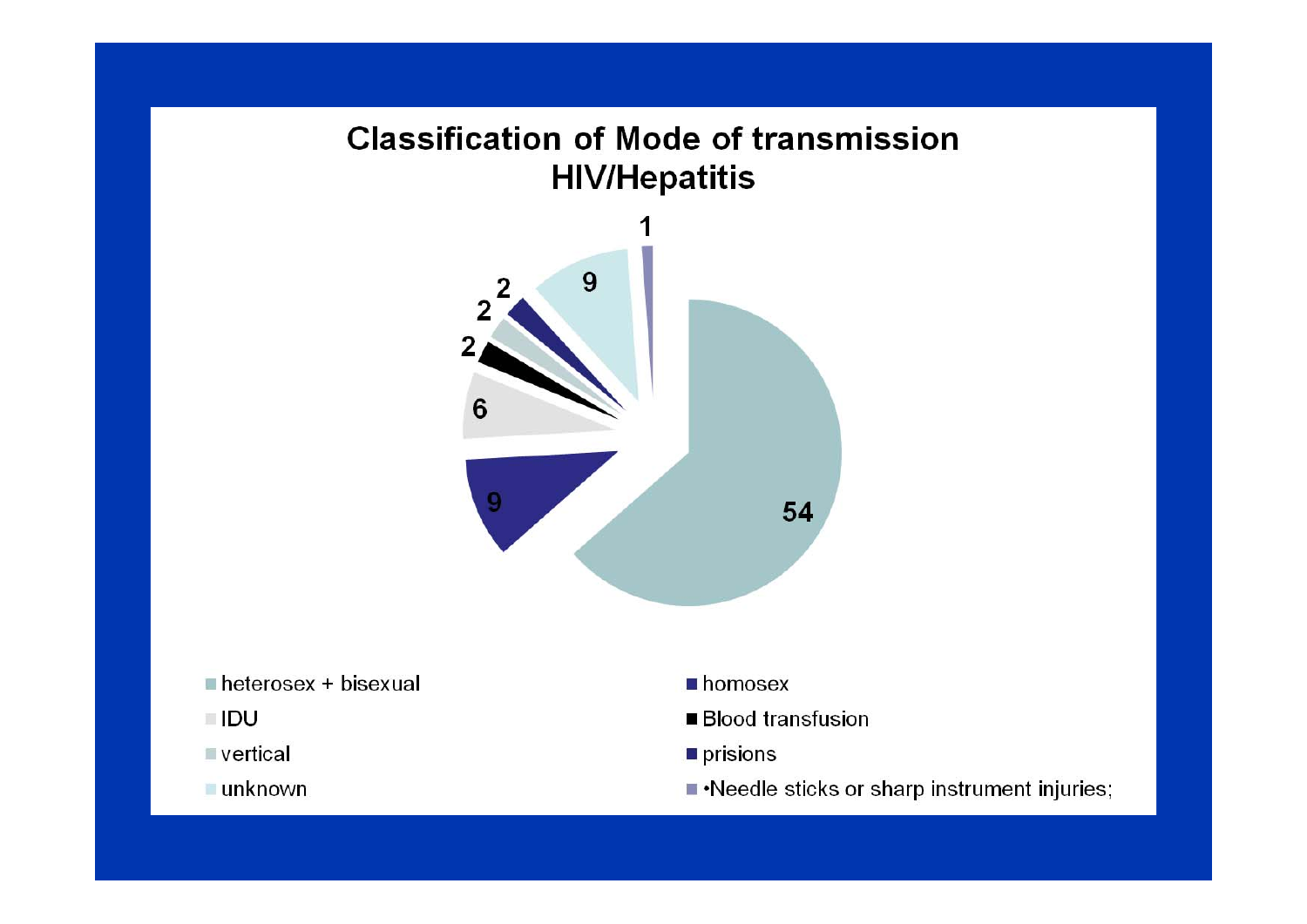## **ART schemes used in HIV ‐ HBV cases**



**IN 2011 we swichted some of them in TDF/TC <sup>+</sup> EFV**

- **‐ Cases failed**
- **‐ Those with side effects from ZDV**
- ‐ **New cases with**
- **coinfeksion**
- **used it as the first line**

**Since 2013 we performed**

• *Fibroscan in 40 pts* **F0‐F1 4, F1 F2 <sup>=</sup> 25, F3 <sup>=</sup> 12**

• *HBV DNA* **> 2 000 Ui/ml 32 cases**

•**The other cases are filledwith serological and virological HBV tests**

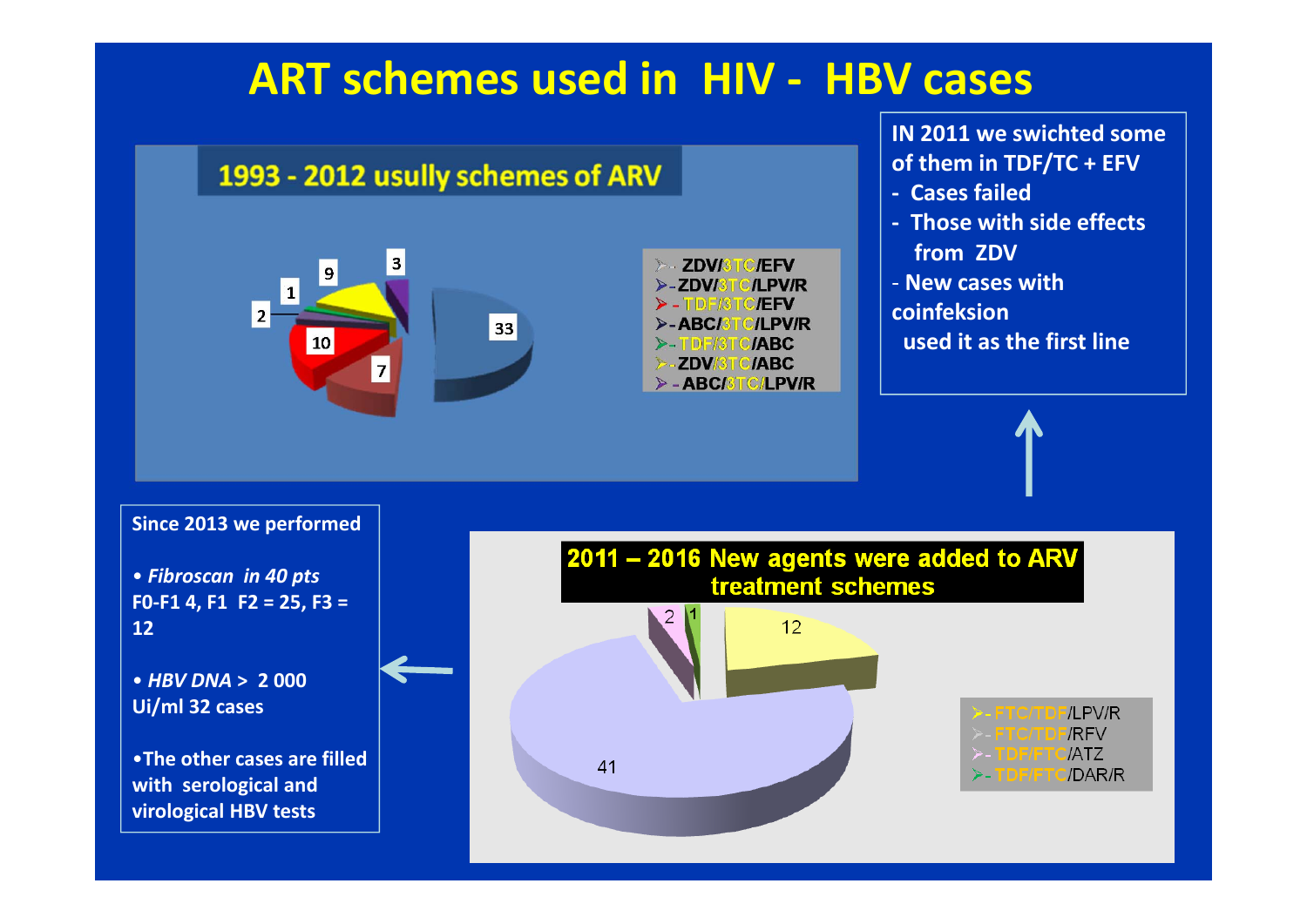#### **ARV combination on HIV – HCV cases**



ZDV/3TC/EFV

#### **Antiviral used for HCV**

- ‐**In Tot 15 cases HIV‐HCV**
- **In 9 of them we performed**
- ‐**Fibroscan**
- ‐**Genotype**
- ‐**HCV RNA / HIV RNA in base line and after therapy**
- ‐**We used PEG INF <sup>+</sup> RIB based on criteria of HIV/HCV treatment**
- **‐ 6 of them has undetectable HCV RNA**
- **‐ 3 cases have low level HCV RNA**
- **2 cases dead (Late stage ofHIV)**
- $\triangleright$  **4 are testing for HCV RNA / HIV RNA level, genotype, Fibroscan and CD4 cell/count**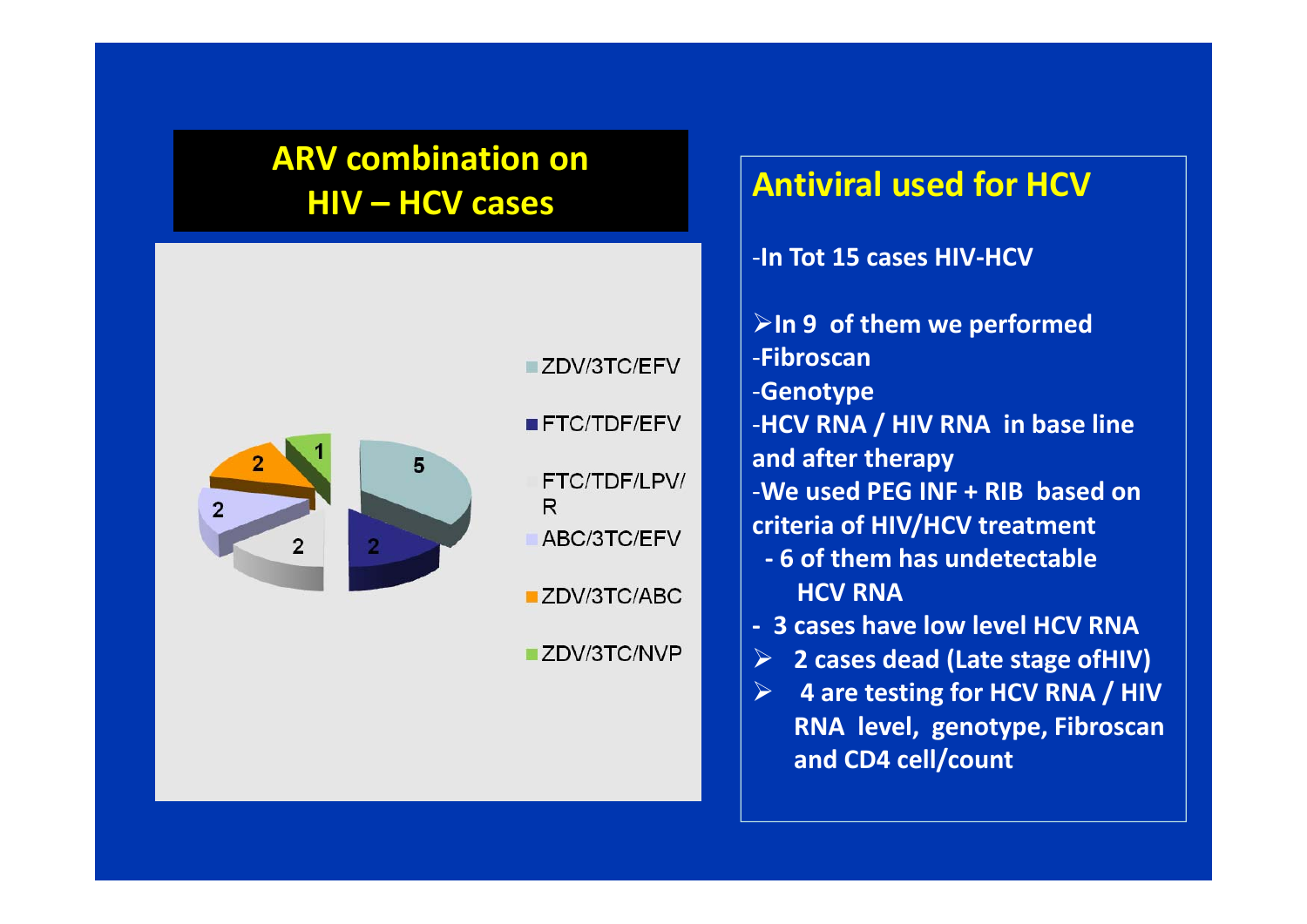## **Conclusions**

- • The rising trend of HIV has been associated with increased incidence of Co ‐ infections
- •It is a higher concentration in the big citys
- • Actualy in Albania we can diagnose, treat and follow up Not Even HIV but and HIV co infections *HIV / HBV HIV / HDV and HIV / HCV*
- Exit the database of Co Infection HIV / Hepatitis where adults are different in epidemiological Aspects

## **Problems**

• Difficulties on aderence of pacients with therapy

• Difficulties laboratory, farmacology and optimal collaboration beetwen differents units who take with these problems